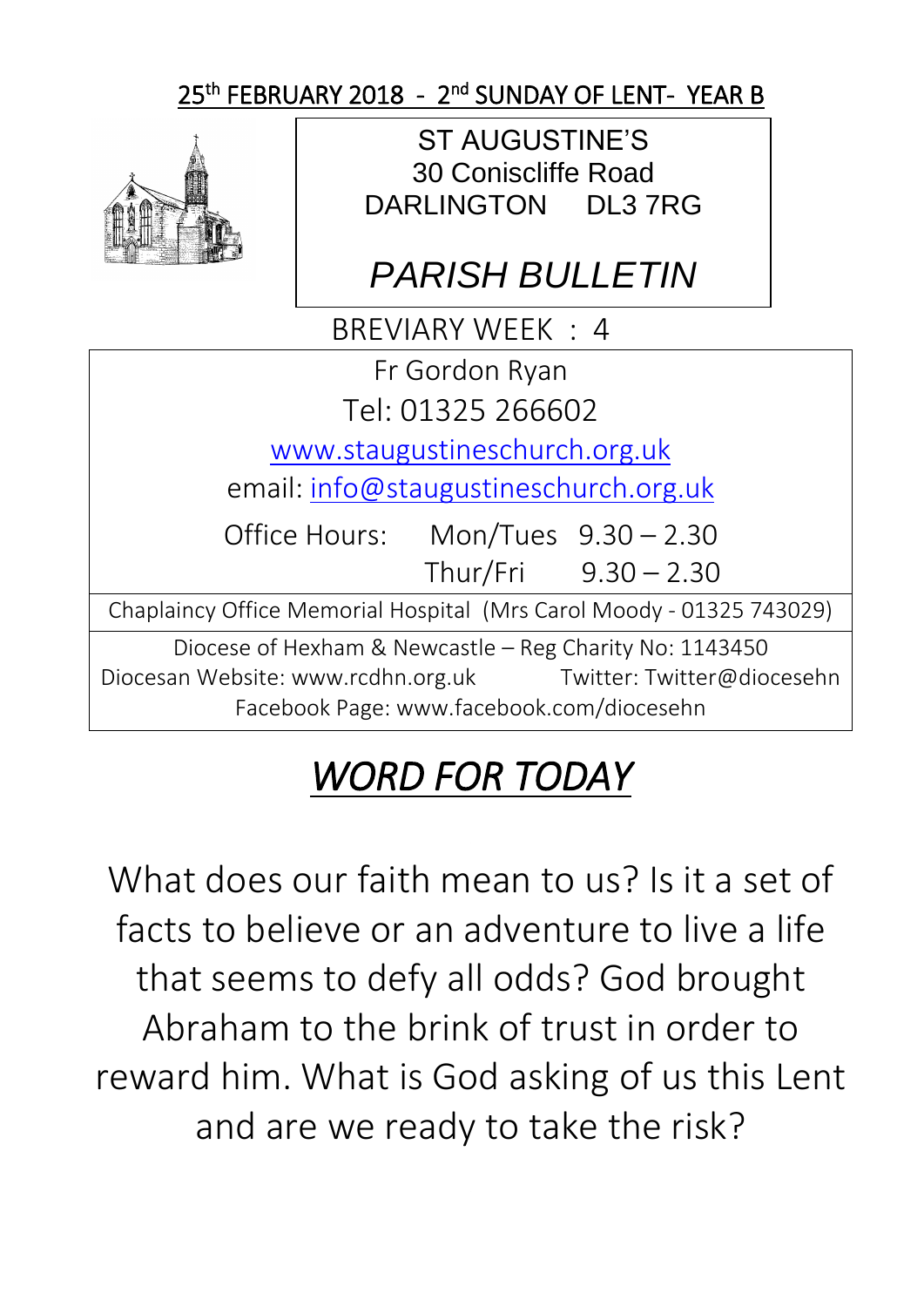During Lent we will be having Stations of the Cross followed by communion on Wednesday and Fridays and Exposition before Mass on a Thursday:

| Wednesday | Stations of the Cross | 12.15 pm |
|-----------|-----------------------|----------|
| Thursday  | Exposition            | 11.30 am |
| Friday    | Stations of the Cross | 12.15 pm |

In addition to the above there will be Stations of the Cross on 2 Sundays in Lent *4 th March at 4pm* 

 *18th March at 4pm - this will be especially for Readers and Eucharistic Ministers – a short meeting to follow on from the Stations.*

#### BREAK 4 LENT

Details of the course On the Third Day as below: Monday 26th February Rev Gordon Ryan (Roman Catholic) Monday 5<sup>th</sup> March Rev Val Towler (URC) Monday  $12<sup>th</sup>$  March Mel Ithurralde (Baptist) Monday 19<sup>th</sup> March Rev Matthew Firth (Anglican) 10.30am coffee/tea, scone, 11.00am speaker, to finish by 11.30am. Organised by Churches Together in Darlington in support of Christian Aid. Theme based around the 2018 York Lent Course: On the Third Day Suggested minimum donation £2 Venue: St Cuthbert's Church Parish Hall

#### JOURNEYING TOGETHER –Sessions for Lent across the Partnership.

| Wednesday 28th February | 2nd week of Lent God's Transfiguring Love:           |  |  |
|-------------------------|------------------------------------------------------|--|--|
|                         | St Osmund's Gainford 7pm                             |  |  |
| Wednesday 7th March     | 3rd week of Lent The Clearing of the Temple:         |  |  |
|                         | St Teresa's 7pm                                      |  |  |
| Wednesday 14th March    | 4th week of Lent God Loved the World So Much:        |  |  |
|                         | St Augustine's Parish Centre 7.30pm (after 7pm Mass) |  |  |
| Wednesday 21st March    | 5th week of Lent Wherever I Am, my servant will be:  |  |  |
|                         | St. Anne's Church hall 7pm                           |  |  |

As advised the sessions will take the form of prayer, reading, and reflections to share during the Lenten season. The venues will be different each week, but each session is open to ALL throughout the Partnership.

#### *Partnership Development Group-Spirituality*

#### HOLY WEEK SERVICES

| Maundy Thursday |                    | 7.00pm St Teresa's Church for all the Darlington parishes |
|-----------------|--------------------|-----------------------------------------------------------|
| Good Friday     | 3.00 <sub>pm</sub> |                                                           |
| Easter Vigil    | 8.00pm             |                                                           |
| Easter Sunday   | 9.15am             | NO EVENING MASS                                           |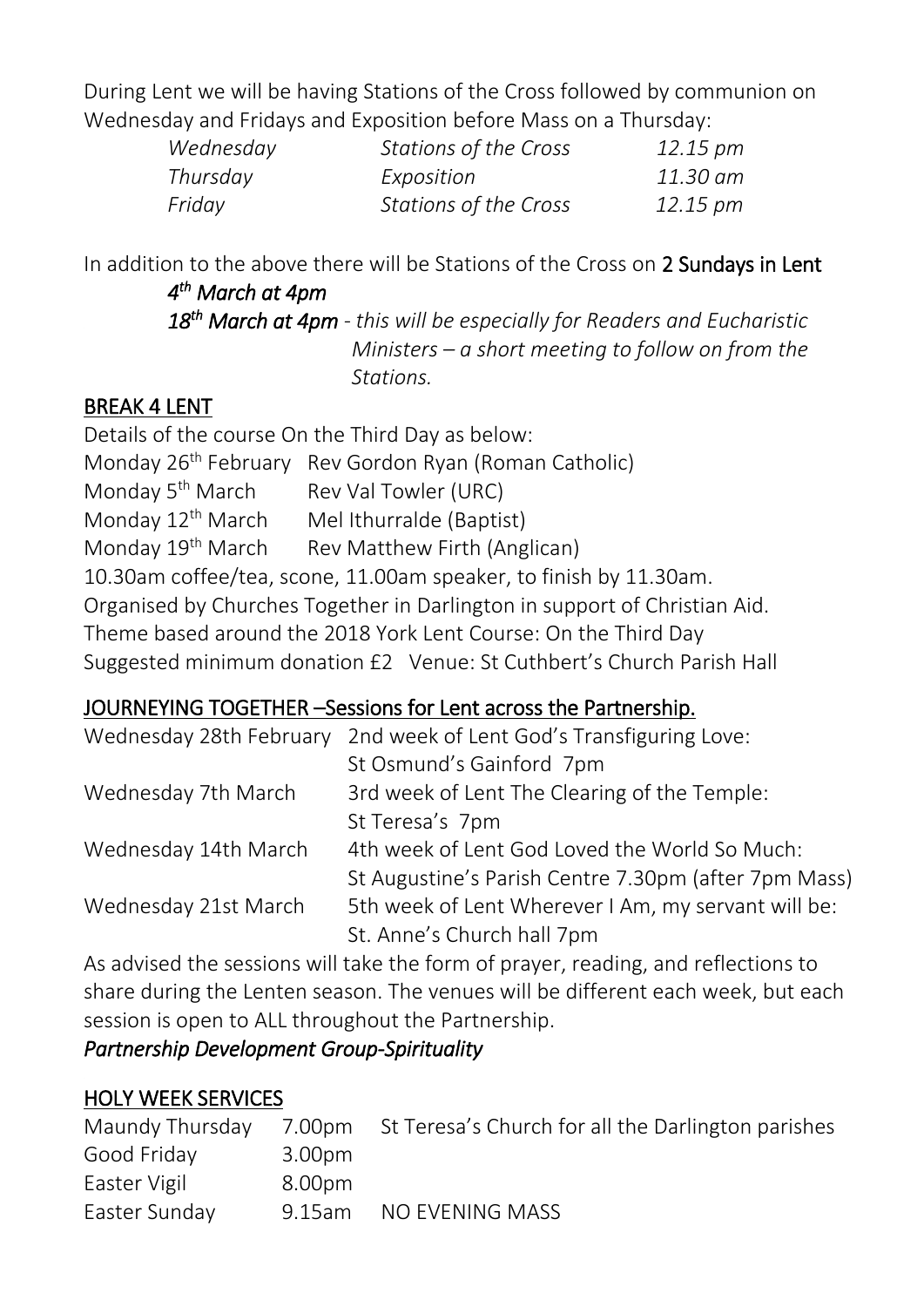#### HOGARTH/PARTNERSHIP NEWS/EVENTS

#### *Partnership Matters*

The latest edition of the bi-monthly *Partnership Matters* news update is now available on the front page of the diocesan website [\(www.rcdhn.org.uk\)](http://www.rcdhn.org.uk/).

*A Day of Prayer and Reflection for Women*, entitled 'there's a crack in everything – that's how the light gets through', led by Sister Sheila McNamara RSCJ. Saturday  $24<sup>th</sup>$  March 2018, 10.30-3.30. Coffee and tea available from 9.45. Venue: Meeting Hall, Carmel Divine Retreat Centre, Nunnery Lane, Darlington DL3 9PN. To reserve a place, please contact Ann Webster [email: [annweb32@gmail.com](mailto:annweb32@gmail.com) or text/call 07728 761985

#### *Partnership Mission 2018*

The proposed cycle of dates is

Primary Schools – 29 October to 2 November

Parishes – 5-9 November

Carmel College – 12-16 November

For parishes to be involved, we are looking for four parishioners from each parish (two to help with school missions, two to lead with parish missions): we are looking for parishioners with time, enthusiasm and commitment to help make this a meaningful Mission in November. Please sign the list at the back of Church.

#### Adult Formation

There is a booklet on the noticeboard outlining all the faith and ministry development days within the diocese.

## CAFOD LENTEN FAST ENVELOPES - 23<sup>RD</sup> February

These are available at the back of Church. Please return them this weekend.

## HOLY FAMILY PARISH CENTRE - CEILIDH 17TH MARCH 7PM

To celebrate St Patrick's night, *featuring* Blind Panic Ceilidh Band Price includes Pie & Pea Supper and Licensed Bar Tickets £10pp available from Phil Duffy: 07900 555154/Trish Gordon 469526/Liz Hewitson 260525

## THE FRIENDS OF ST CUTHBERT'S CHURCH

Would like to invite you to an illustrated talk by Dr Liam Temple (Ex Carmel pupil) on the Poor Clares of Darlington. Thursday 1<sup>st</sup> March at 7.30pm at St Cuthbert's Church Hall, tickets £5

#### PADDINGTON BEAR

*This week £4.60, Money in bank £607.91 Total £31,405.97*

*NB The last day to use your paper £10 notes is 1st March 2018*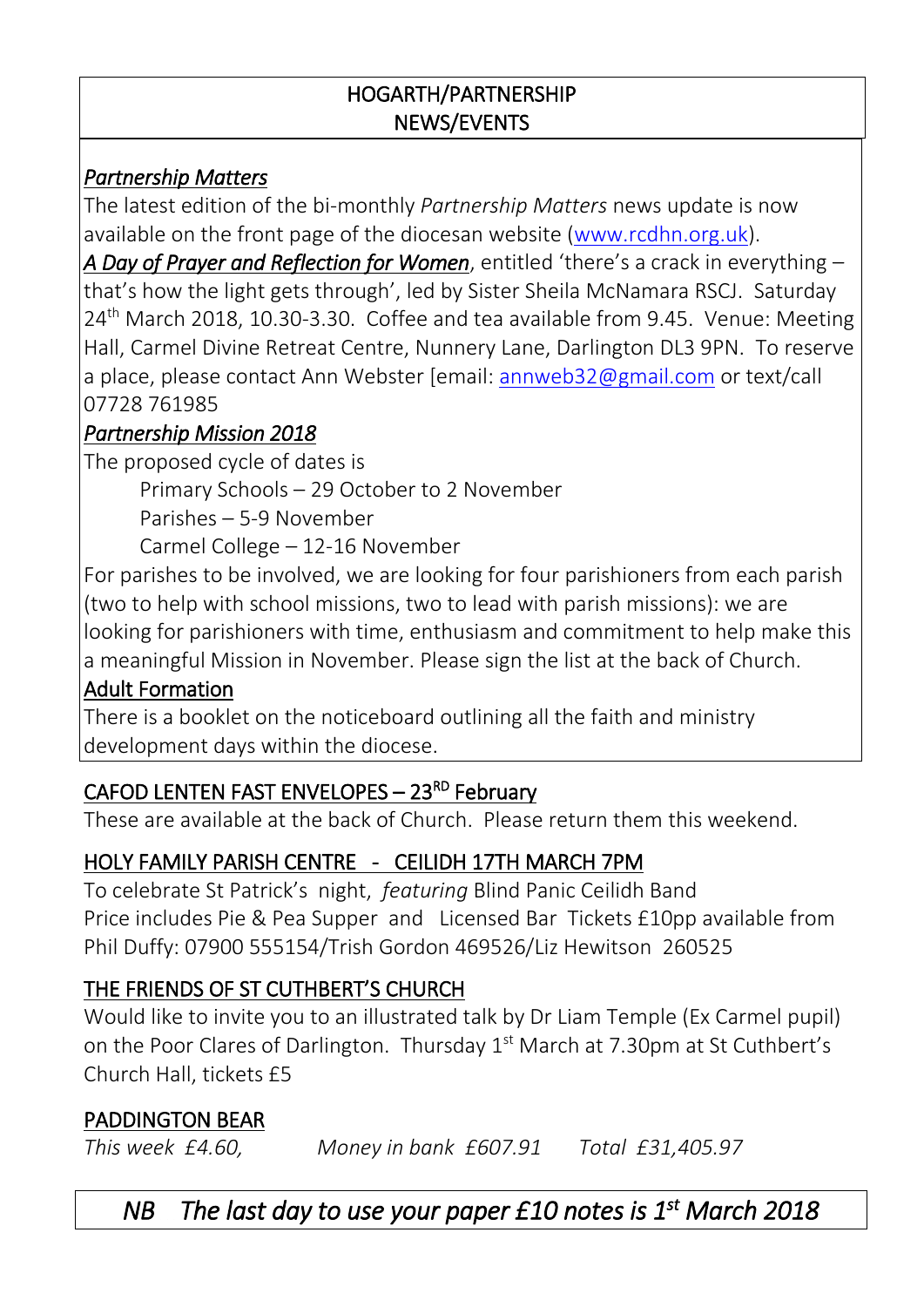## First Reading: Genesis 22:1-2.9-13.15-18

God put Abraham to the test. Abraham, Abraham he called. Here I am he replied. Take your son, God said your only child Isaac, whom you love, and go to the land of Moriah. There you shall offer him as a burnt offering, on a mountain I will point out to you.

When they arrived at the place God had pointed out to him, Abraham built an altar there and arranged the wood. Then he stretched out his hand and seized the knife to kill his son.

But the angel of the Lord called to him from heaven. Abraham, Abraham he said. I am here he replied. Do not raise your hand against the boy the angel said. Do not harm him, for now I know you fear God. You have not refused me your son, your only son. Then looking up, Abraham saw a ram caught by its horns in a bush. Abraham took the ram and offered it as a burnt-offering in place of his son.

The angel of the Lord called Abraham a second time from heaven. I swear by my own self - it is the Lord who speaks - because you have done this, because you have not refused me your son, your only son, I will shower blessings on you, I will make your descendants as many as the stars of heaven and the grains of sand on the seashore. Your descendants shall gain possession of the gates of their enemies. All the nations of the earth shall bless themselves by your descendants, as a reward for your obedience.

#### The Psalm

I will walk in the presence of the Lord In the land of the living

## Second Reading: Romans 8:31-34

With God on our side who can be against us? Since God did not spare his own Son, but gave him up to benefit us all, we may be certain, after such a gift, that he will not refuse anything he can give. Could anyone accuse those that God has chosen? When God acquits, could anyone condemn? Could Christ Jesus? No! He not only died for us - he rose from the dead, and there at God's right hand he stands and pleads for us.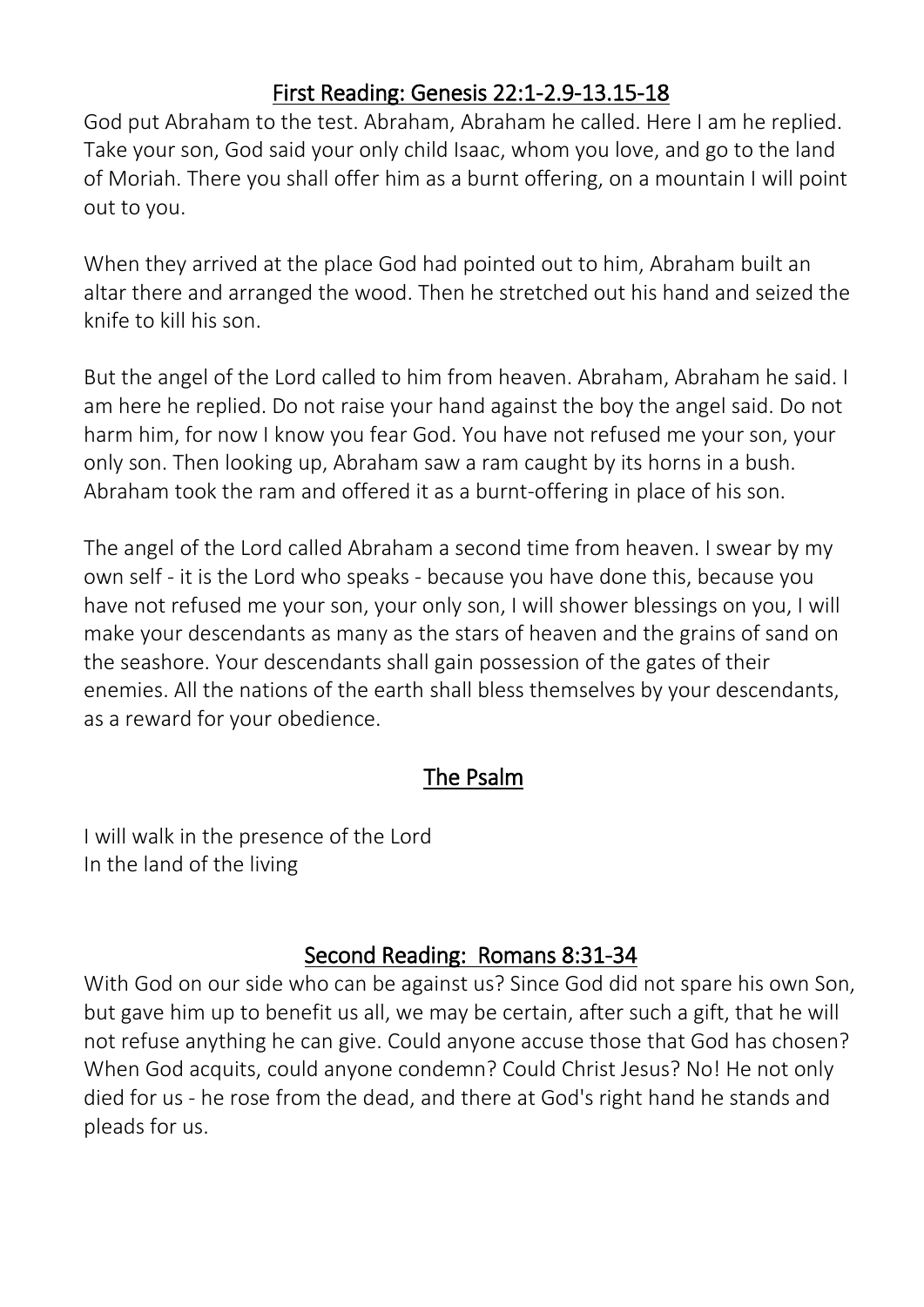## Gospel: Mark 9:2-10

Jesus took with him Peter and James and John and led them up a high mountain where they could be alone by themselves. There in their presence he was transfigured: his clothes became dazzlingly white, whiter than any earthly bleacher could make them. Elijah appeared to them with Moses; and they were talking with Jesus. Then Peter spoke to Jesus. 'Rabbi,' he said 'it is wonderful for us to be here; so let us make three tents, one for you, one for Moses and one for Elijah.' He did not know what to say; they were so frightened. And a cloud came, covering them in shadow; and there came a voice from the cloud, 'This is my Son, the Beloved. Listen to him.' Then suddenly, when they looked round, they saw no one with them any more but only Jesus.

As they came down from the mountain he warned them to tell no one what they had seen, until after the Son of Man had risen from the dead. They observed the warning faithfully, though among themselves they discussed what 'rising from the dead' could mean.

© 1966, 1967 and 1968 by Darton, Longman and Todd, and Doubleday and Co Inc., and used by permission.

Hogarth Partnership is delighted to present Great Expectations by the Hogarth Players (formed from parishioners from all our parishes).

This is the first Partnership social event as we look to work together more closely. Tickets are £5, available after all Masses from Julie and Brian Humphrey or by phone 265920.

These are valid for any of the eight venues listed below. St Augustine's performance is Friday 16th March at 7.30pm.

This is our chance to support our partnership. The word on the street is - you are in for a treat!

| Wednesday | 14th March | Gainford Village Hall                 |
|-----------|------------|---------------------------------------|
| Thursday  | 15th March | St William's Church                   |
| Friday    | 16th March | St Augustine's Parish Centre          |
| Monday    | 19th March | St Thomas' Parish Hall                |
| Tuesday   | 20th March | St Mary's School Hall, Barnard Castle |
| Wednesday | 21st March | St Teresa's Church                    |
| Thursday  | 22nd March | St Anne's Parish Hall                 |
| Friday    | 23rd March | Holy Family Parish Hall               |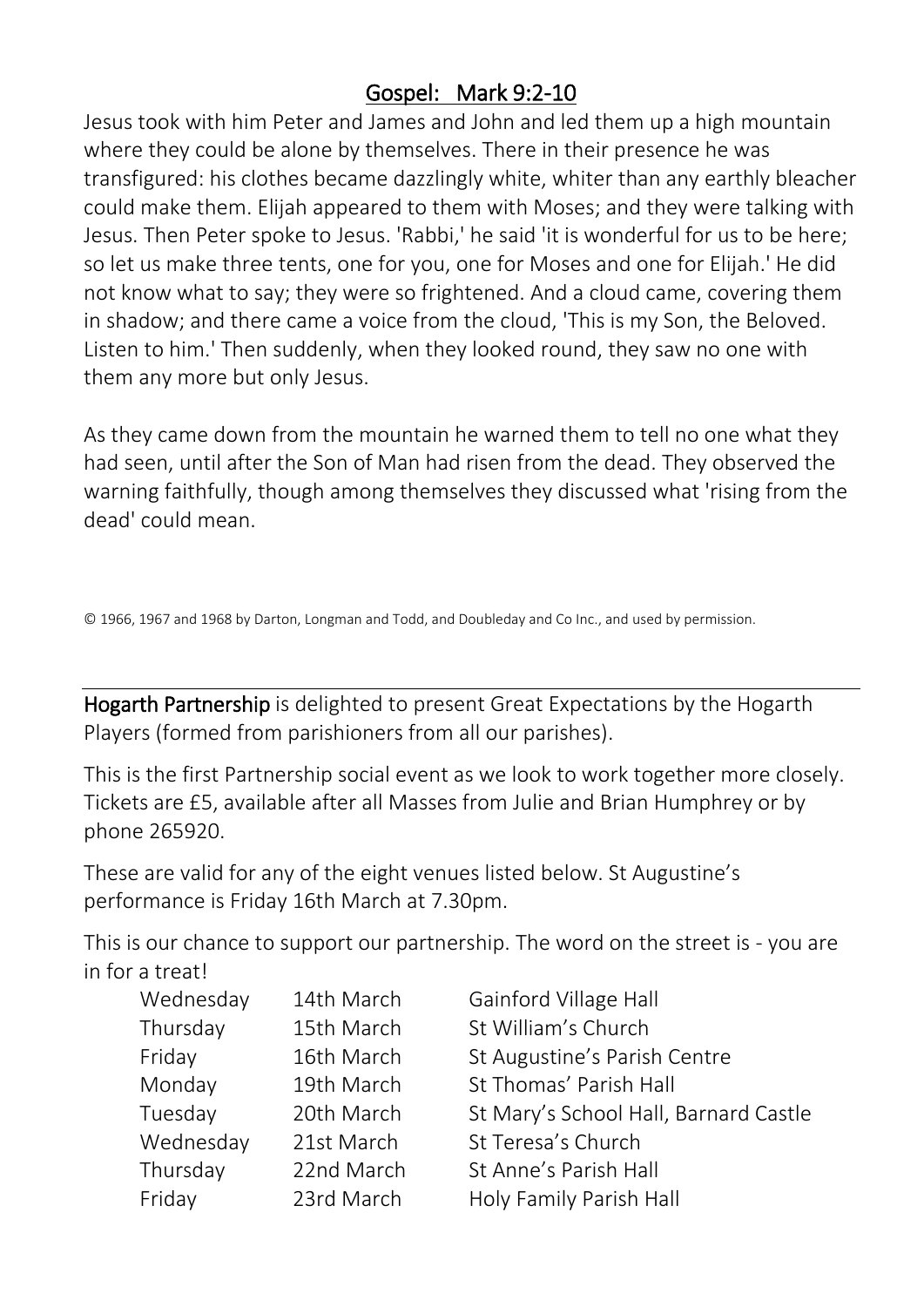#### REFLECTION –Mountains

Jesus often went into the hills to pray. He preached his most famous sermon from a hilltop. He was transfigured on Mount Tabor, died on Mount Calvary, and ascended to heaven from Mount Olivet. It seems that he loved hills and mountains. Why was this? Was it because he grew up among the hills of Galilee? Or was it because heights enlarge our vision and cause our spirit to soar? Lift us up, strong Son of God, that we may see further. Strengthen our faith that we may see beyond the horizon. And when the valley closes us in, help us to remember the view from the hilltop.

#### SVP COLLECTION

will be taken after Masses today, Gift Aid envelopes are available.

This week we helped two families affected by the gas explosion in Skerne Park with food and clothes.

Thank you for your continued generosity which enables us to help others.

WOMEN'S WORLD DAY OF PRAYER – All God's Creation is very Good - Praying for Suriname, a Service for Everyone - Friday 2<sup>nd</sup> March 2018 at Grange Road Baptist Church at 2.00 pm

#### BAPTISM COURSE

Where? St Augustine's Parish Centre

When? Wednesday 28<sup>th</sup> February & 7<sup>th</sup> March  $7.15 \text{pm} - 8.30 \text{pm}$ Please let us know if you will be attending. Either by telephone on 266602 or by email [info@staugustineschurch.org.uk.](mailto:info@staugustineschurch.org.uk)

## JOB VACANCIES

Fundraising Manager, Department for Finance,

Full-time, permanent contract. Closing Date : 1st March. To apply contact human.resources @diocesehn.org.uk or Tel : 0191 2433301.

## Full-Time Roman Catholic Chaplain At Hmp Full Sutton

For further details, please enter 16469 - Band 5 Chaplain - Roman Catholic Priest, Deacon, Religious Brother or Sister or Lay Person in your browser or else telephone the Managing Chaplain at the prison Deacon Paul Hargreaves on 01759 475157 for a confidential discussion. Closing date is 9th March.



 $\ddot{\phantom{0}}$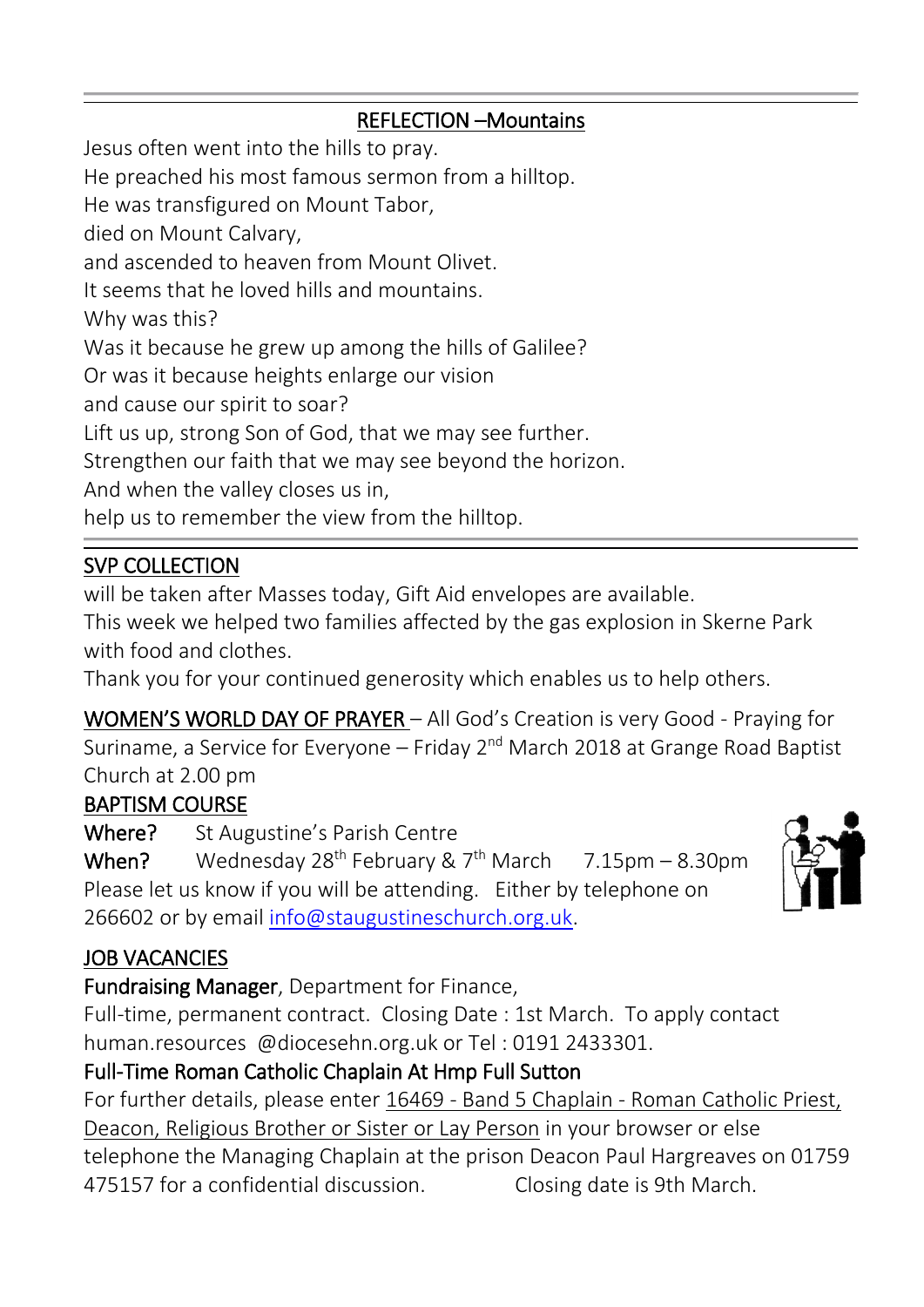#### ST AUGUSTINE'S PARISH CLUB/CENTRE INFORMATION

#### **PARISH CENTRE INFORMATION**

**To book the Parish Centre : email [staugspc@gmail.com](mailto:staugspc@gmail.com) or telephone 07909 747145**

**Bar Opening Times: Sunday 7-10.30pm**

#### PROSECCO NIGHT WITH A TWIST! 7.30PM ON FRIDAY MARCH 2ND

sees the return of our much attended and loved Prosecco nights! This time with a difference…

Whilst prosecco remains a feature, we will be looking at a range of Gins too, and how to mix them to bring out the best. We will have a good selection of gins for you to try and to help us we have on hand a local expert - Darren from Vesuvio who will also regale us with the Gin story and how to tell a good one! No Food this time, but please come along - everybody welcome.

Please drop Sheilagh a text or phone 07976 780850 to let us know if you're coming (just for an idea of numbers for staffing). See you there!

#### SPRING FLOWERS WORKSHOP AND AFTERNOON TEA

Sunday 25th March 2018 2pm– 4.30pm

Valerie Guest will lead a workshop demonstrating how to make a floral arrangement which will be followed by afternoon tea. All equipment will be provided for participants. Tickets (£25) are available after 9.15 mass in the Parish Centre on Sunday 18th February from Marie Newbould.

All profits to Sunday Stop which provides a hot meal on the first Sunday of each month in the Parish Centre for local people in need.

During the month of February the Happy Wanderers Club will be serving teas and coffees and on Sunday 25<sup>th</sup> February there will be a sale of homemade pies and cakes.



 $\ddot{\phantom{0}}$ 

MASS INTENTIONS – We are starting to run a little low on intentions. If you would like a mass offered for a weekday Mass please take an envelope, complete with donation and return it to the office. Thank you.

*If anyone would like Fr Gordon to visit a parishioner who is sick or housebound, please give written contact details of name/address etc.*